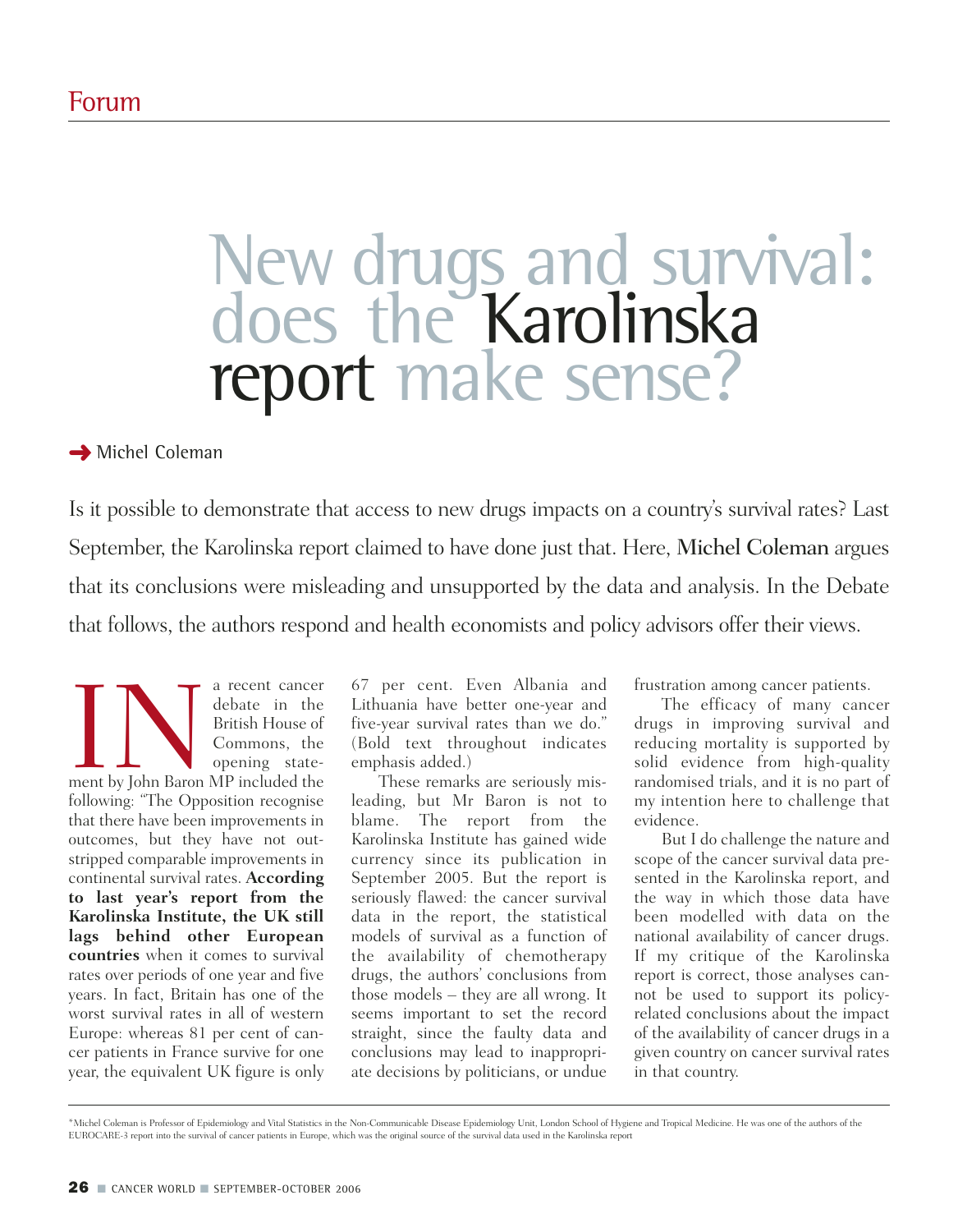# "It is important to set the record straight, as faulty data and conclusions may lead to faulty decisions"

# **WHAT THE REPORT SAYS**

The executive summary and the conclusion show that the potential policy i mpact of linking cancer survival with the availability of drugs in Europe is clearly understood. The report says: "These results [on the speed of uptake of drugs throughout Europe] underscore the reality that cancer patients in Europe do not have equal or rapid access to cancer drug therapies, but what is the real-life impact of this imbalance? Dr Frank Lichtenberg of Columbia University highlights that **access to more cancer drugs means improved survival rates for patients.** His analysis of the situation in the US demonstrated that the increase in the stock of cancer drugs accounted for 50–60% of the increase in survival rates in the first 6 years post diagnosis.

"In addition, his examination of the USA and selected European countries indicates that an increase in the number of available drugs is associated with an increase in both the one-year and five-year survival rates. Therefore, with the importance of new drug therapies in the battle against cancer, it is clearly in the best interest of cancer patients that new, innovative drug therapies are made available to them as soon as possible. **Reduced or delayed access to cancer drugs has a very real impact on patient survival."**

The evidence for this assertion is based on chapter 7 of the report, "Pharmaceutical innovation and cancer survival", which is described as a 'commentary' prepared by Frank Lichtenberg at Columbia in August 2005. He examines cancer survival trends in the US in relation to drug availability, and carries out a similar exercise with European data. This is described as an investigation of "the

### THE KAROLINSKA REPORT



*A pan-European Comparison Regarding Patient Access to Cancer Drugs*, generally known as 'the Karolinska report', was written by Nils Wilking of the Karolinska Institute in Stockholm, Sweden, and Bengt Jönsson of the Stockholm School of Economics. The data modelling and analysis was carried out by Frank Lichtenberg of Columbia University in the US. The report was funded by Roche and was published by the Karolinska Institute in collaboration with the Stockholm School of Economics in September 2005. It can be accessed at http://ki.se/content/1/c4/33 /52/Cancer\_Report.pdf.

effect of availability of new drugs on survival from 17 types of cancer in more than 35 countries." The data sources and the description of the methods are reprinted here in the box on p 28. No other detail is provided on either data sources or methods. No reference for the method is given.

Results are shown for 38 European countries (Table 7.2, p89 of the report) in the form of one-year and five-year survival rates  $(\%)$ , for all cancers combined in both sexes, along with the annual number of cases and the number of new drugs launched since 1982. No survival data are shown for 17 different cancers. No results are given from the modelling of cancer survival as a function of the availability of drugs. Instead, these results are summarised as follows:

"The estimates indicated that an increase in the number of available drugs is associated with an increase in both the 1-year and the 5-year survival rates. The sample includes both European and non-European countries. Two additional analyses related to this distinction have been performed:

1. We estimated survival models using the full sample of countries but allowed the ln(N\_DRUG) coefficient to be different in the European and non-European sectors. We saw no evidence of a difference. Availability of drugs seems to have the same effect on cancer survival within Europe as it does in the rest of the world.

2. We tried estimating survival models using data for European countries only. This reduces the sample size by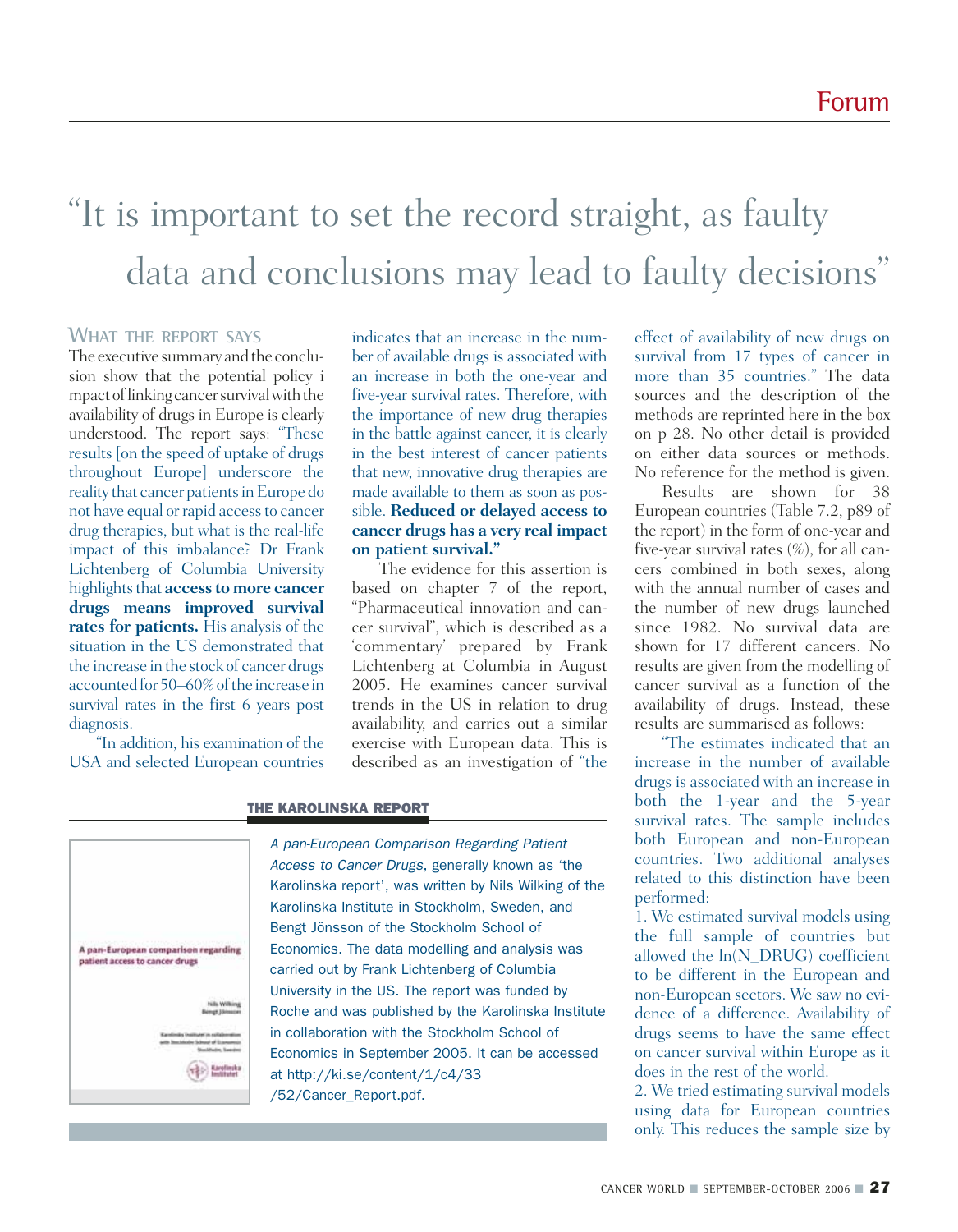60%. We did not obtain statistically significant results. However, one might well obtain statistically significant results based on European data only using time-series incidence, mortality and drug utilisation data."

### **INTERPRETATION**

Several serious problems complicate the interpretation of this material.

First, the report says of the GLOBOCAN data (used for survival, see box below): "These incidence data are collated from national cancer registries". This is not so. The GLOBO-CAN website (http://www-dep.iarc.fr/ globocan/database.htm) makes it clear that "Incidence data are available fromcancer registries. They cover entire national populations, **or samples of**

**such populations from selected regions.**" This leads the authors into modelling what are often regional cancer survival rates with national drug marketing data.

Second, the International Agency for Research on Cancer (IARC), which compiles the GLOBOCAN database, does not itself collect or produce cancer survival data. As the website clearly states, survival data in GLOBOCAN 2002 were taken directly from the EU-sponsored EUROCARE study into cancer survival in Europe, in this case EURO-CARE-3 (Berrino et al. *Ann Oncol* 14:v1–v155). They relate to patients who were diagnosed during 1990–94 and followed up to 1999. Yet those survival data have been deployed in

the model in the Karolinska report in relation to the number of drugs available in 2000, as if they were for patients who had been diagnosed in the year 2000 or later.

Third, five-year survival data for cancer patients diagnosed in 2000 could not have been published at the time of these analyses (August 2005). Only so-called 'period estimates' (Brenner et al. *Int J Epidemiol* 31:456–462) could have been used to 'predict' such survival rates, but period survival estimates were not included in the GLOBOCAN database that was the source of the data.

Fourth, in 12 of the 38 countries (Albania, Bosnia-Herzegovina, Bulgaria, Cyprus, Greece, Hungary, Luxembourg, Macedonia, Moldova,

### KAROLINSKA REPORT: DATA SOURCES AND METHODS

The data used to model drug availability against survival in the Karolinska report came from three different sources.

- The *survival* data were taken from the GLOBOCAN 2002 database (though in the Karolinska report this was given as GLOBOCAN 2000)
- Data on drugs approved by tumour type were taken from the Cancer Care Ontario (CCO) Formulary
- Data on *drug availability* were taken from the IMS Lifecycle New Product Focus

The model to which these data were applied is described in the report as follows:

"These data are used for estimating a model that included both fixed cancer-type effects and fixed country effects, which control for all determinants of cancer survival that are invariant across cancer types within a given country and that are invariant across countries for a given cancer type.

# SURVij = ,  $ln(N)$  DRUGij) + •i + ‰j + Âij 1

### Where:

SURVij = the (1-year or 5-year) survival rate for cancer type i in country j

- N\_DRUGij = the number of drugs for cancer type i available in country j
- ai = a fixed effect for cancer type i
- $di = a$  fixed effect for country  $i$

### eij = a disturbance

"Due to inclusion of fixed cancer-type and country effects in the model, , [sic: i.e. the comma ","] represents the effect of relative drug availability within a country on relative survival rates within the country. Suppose that, on average (across all countries), the survival rate of cancer type A is 25% higher than the survival rate of cancer type B, and the number of drugs for cancer type A is 35% higher than the number of drugs for cancer type B.

"Then one would expect that if, in a particular country, the number of drugs for cancer type A is only 20% higher than the number of drugs for cancer type B, the survival rate of cancer type A is less than 25% higher than the survival rate of cancer type B. Indeed, estimation of the model requires that the relative availability of drugs for different cancer types varies across countries."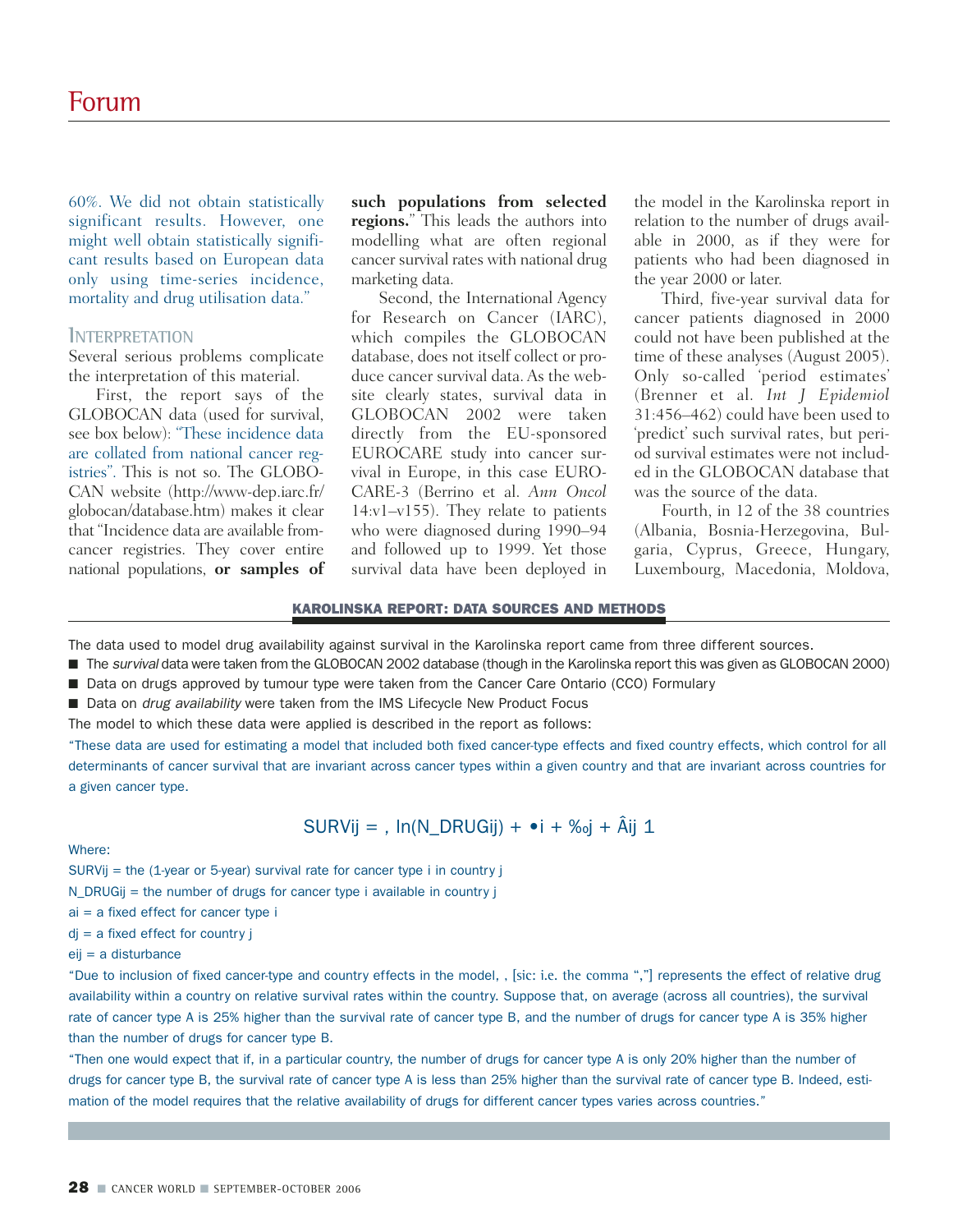# "It treats the number of drugs on the market as the sole explanation for differences in cancer survival"

Romania, Serbia-Montenegro, Ukraine) for which the authors purport to give national survival rates for patients diagnosed in 2000, no cancer registry was in operation in those countries in that year, and in most cases there is still no such registry. In fact, the 'survival rates' for those countries, reproduced in the Karolinska report, were taken in GLOBOCAN to be a weighted average of survival rates in other countries in the same region of Europe for which national or pooled multi-registry estimates of survival *were* available from EUROCARE-3. For example, for Albania, in Southern Europe, survival rates in GLOBO-CAN were taken to be a weighted average of the cancer-specific survival rates reported from EURO-CARE-3 for Italy, Malta, Portugal, Slovenia and Spain, weighted by the cancer-specific mortality rates in Albania. Equivalent procedures were adopted for other countries from which no survival data were available. This was done in order to estimate cancer prevalence<sup>1</sup>, *not* as the basis for an international comparison of survival, and *certainly not* as the basis for modelling international variation in survival as a function of the availability of cancer drugs.

Fifth, almost no information is given on the methods or the results of the modelling. The results are simply summarised in the form of the conclusion "that an **increase** in the number of available drugs is associated with an **increase** in both the 1-year and the 1-year survival rates. The

sample includes both European and non-European countries."

Sixth, the survival data from Europe that are used in the model represent a single time point (supposedly in the year 2000). No data on survival trends are presented that could support a conclusion of any *increase* in survival over time as a function of drug availability.

Lastly, the model is extremely simplistic. It treats the number of drugs available on the market, regardless of their availability to patients, or their actual use in individual patients included in the survival analyses, as the sole explanatory factor for international differences in cancer survival. Most of the Karolinska report deals in detail with the marketing of cancer drugs in Europe over the last 20 years. I have no comment on the analysis of the availability of cancer drugs per se, except that the report seems to be pervaded by an assumption that the market availability of a licensed cancer drug is the chief factor influencing the national survival rate for that cancer, whereas surgery and radiotherapy remain the mainstay of treatment for most of the common malignancies.

# **CONCLUSION**

The analysis of cancer survival in relation to the availability of cancer drugs in the Karolinska report is very misleading. It purports to show cancer survival data from several countries for which no such data are available: those incorrect data have already been cited in a parliamentary debate in the UK,

and quite possibly elsewhere. The report provides no data on cancer survival beyond those published in 2003 for EUROCARE-3. Real survival data from some countries are then used alongside imaginary data for other countries in a crude statistical model designed to estimate the 'effect' of the number of cancer drugs on the market in 2000 on cancer survival (all cancers, both sexes combined). Worse, the survival data used to model the impact of cancer drugs available in 2000 are for patients who were diagnosed in 1990–1994 – some *six to ten years before the currency of the drug data*. For 12 of the 38 countries, the 'survival data' are actually the average survival rates from four or five completely different countries from the same broad geographic region of Europe. The conclusion that an *increase* in the availability of cancer drugs is associated with an *increase* in cancer survival rates is also completely unsupported by the data presented in the report.

Neither the cancer survival data nor the analyses of them can support the policy conclusions in the Karolinska report.

<sup>1.</sup> Methods of estimating prevalence: "Partial prevalence (1-, 3- and 5-year prevalent cases) were obtained by combining the annual number of new cases and the corresponding probability of survival by time. ... Several sources of site-specific survival were used. ... Europe: The EUROCARE-3 project provid[ed] figures from several European cancer registries for [patients diagnosed during] the period 1990–1994. Where possible, country-specific survival estimates were used, based on regional cancer registries, and **four regional estimates were prepared for countries where no local survival data were available.**" (Ferlay J et al. GLOBOCAN 2002: cancer incidence, mortality and prevalence worldwide. IARC CancerBase No. 5, version 2.0. IARC 1 May 2006; http://www-dep.iarc.fr).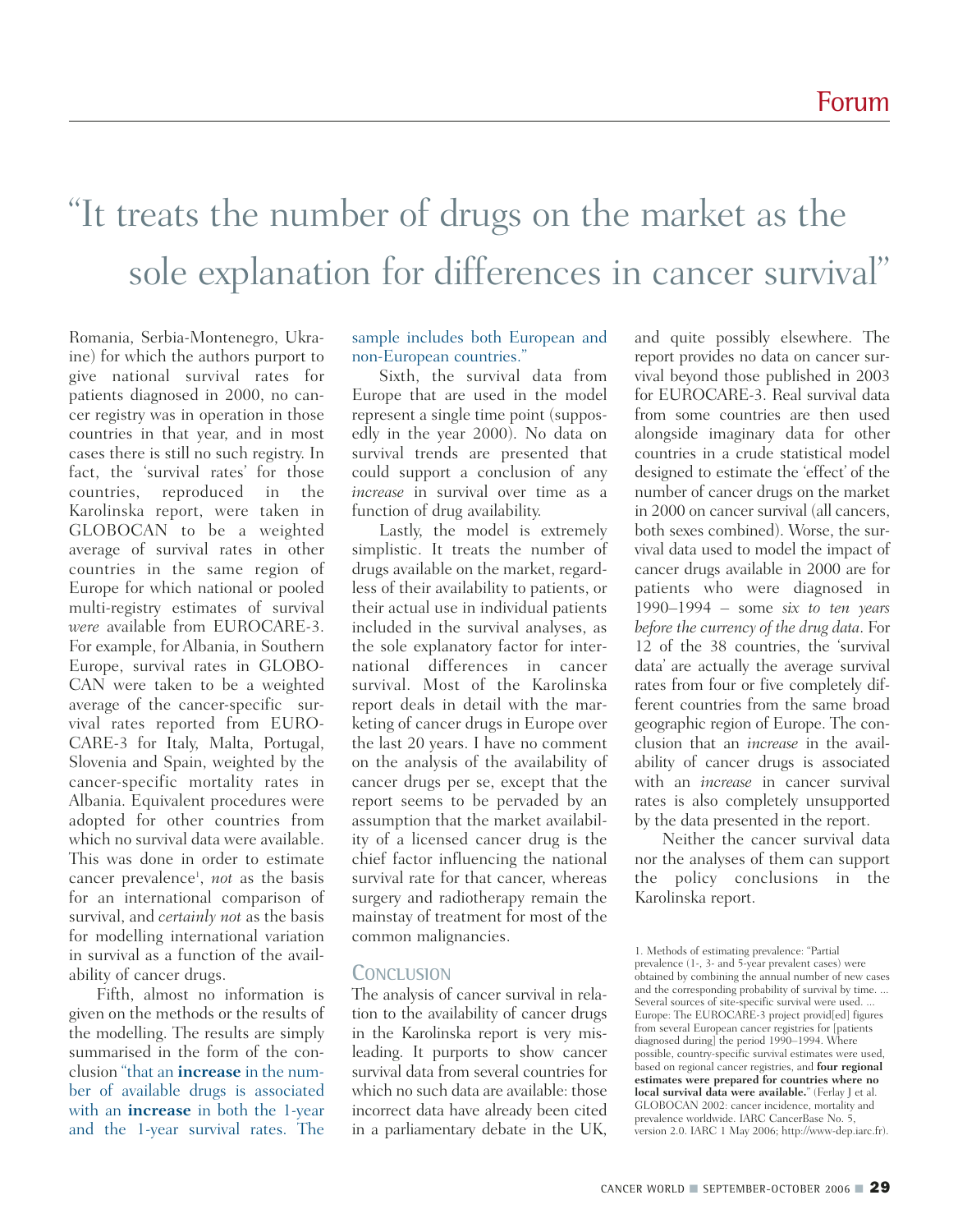# THE DEBATE

ancerWorld asked the<br>
authors of the<br>
Karolinska report to<br>
respond to the points<br>
raised in Coleman's cri-<br>
tique, and European health econoauthors of the Karolinska report to respond to the points raised in Coleman's crimists and policy advisors were asked to comment on the report, and more generally on whether it is possible to draw out the impact one particular aspect of cancer therapy has on survival rates, and if so, how this can be done in the most meaningful way.

In their response, the authors said that the report's findings show significant differences in access to new drugs and the implications of these differences merit discussion. "The Karolinska report provides for the first time comprehensive information on the use of new cancer drugs in different countries, and it documents substantial variation in the uptake of new drugs, and systematic differences between countries. The UK, for example, is slower than other European countries in the uptake and use of new cancer drugs." The report goes further, they said, and investigated different reasons for the observed differences. While it concluded that economic factors play a role, "countries with lower GDP and health-care expenditures per capita, such as Poland, the Czech Republic and Hungary, tend to have slower uptake of new cancer drugs," most of the variation, said the authors, "seems to

be explained by factors related to how cancer care is funded and paid for, and by attitudes towards innovation."

"We think that it is important to point out these differences and to discuss the factors behind them, and to consider what can be done to achieve a more rational allocation of resources to cancer care in Europe. This is of interest not only for oncologists and other health-care professionals, but for patients and the general public as well."

Coleman's criticisms related both to the quality of the data and to the methodology used to model survival data against access to new drugs. On the question of the data, the authors agreed that Coleman's criticisms regarding the use of drug availability rather than actual use in the models was fair comment. "The point is well taken, and in the follow-up report to be published later this year, we will have a new set of estimates based on the vintage of drugs actually used. This may strengthen the relation, but probably not lead to a different conclusion since availability and use are correlated."

However, they rejected the other charges relating to the quality of data, arguing that, though "the data available for assessing the relation across countries between actual use of new cancer drugs and improvements in survival over time are far from perfect", the limitations are by no means

sufficiently serious to invalidate the findings of the report.

Taking Coleman's points in turn, they stated, "First, we do not see any problem modelling regional cancer survival rates with national data on drug availability. If a drug has not been launched in a given country, then it is not available for use in any region of the country. So regional drug availability = national drug availability.

"Second, the estimated survival rates were obtained by dividing one-year or five-year prevalence by incidence. The results of this procedure appear to be consistent with other estimates of survival rates. For example, the method used implies that the five-year survival rate for all sites other than non-melanoma skin for males in the US is 63.8% [=2431746/ (5\*762399)]. According to the US National Cancer Institute, the five-year survival rate for all sites for males in the US during 1995–2000 was 64.0%.

"Third, the fact that the incidence and prevalence data may refer to different time periods would, of course, introduce errors of measurement in the estimates of survival rates. However, these errors are likely to be random, i.e., uncorrelated with the drug availability measure. Random errors of measurement in the dependent variable do not cause any statistical bias."

Regarding Coleman's point about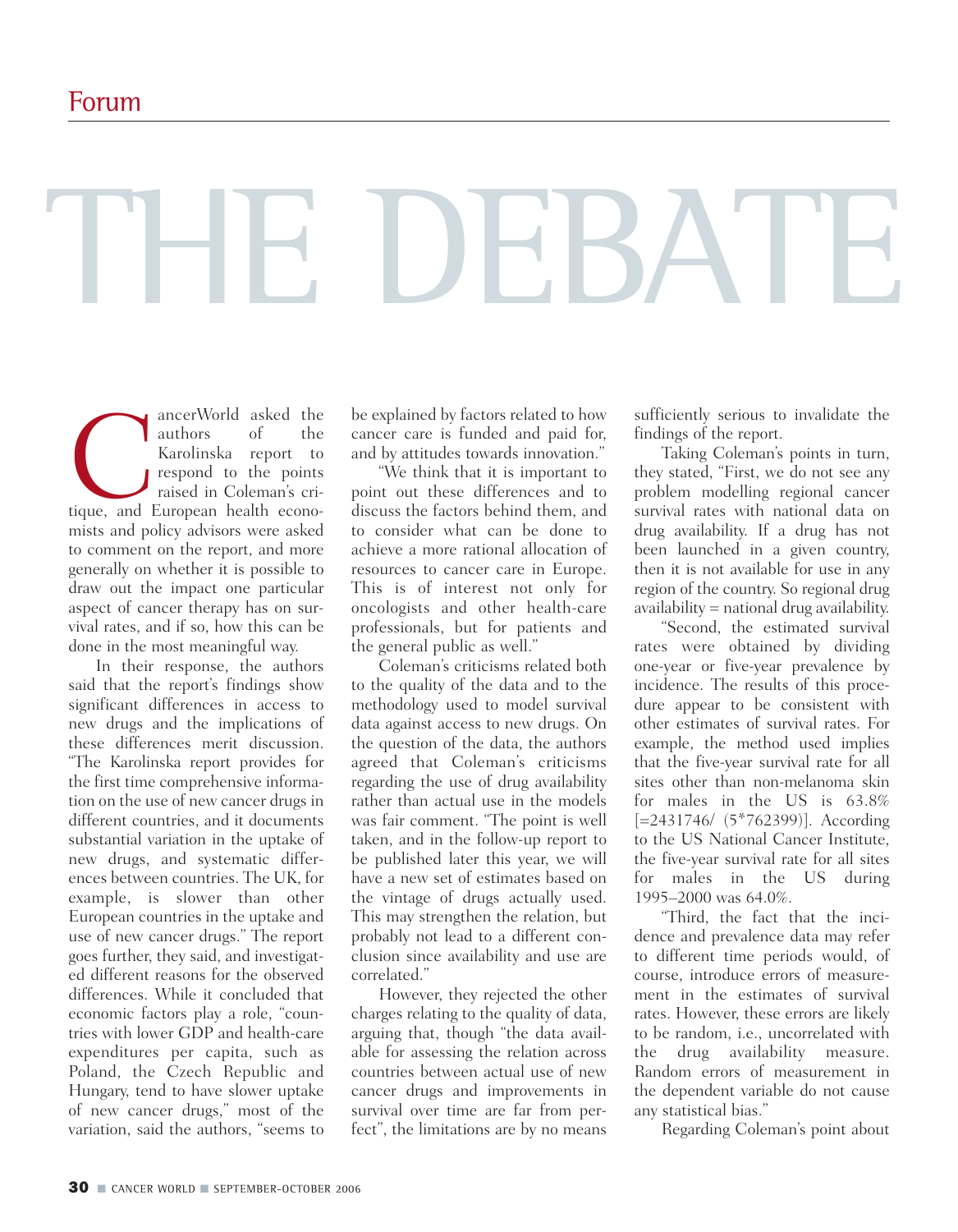the GLOBOCAN/EUROCARE 3 data having been compiled to estimate cancer prevalence and not as a basis for modelling survival as a function of the availability of cancer drugs, the authors said "The argument that [these data] can only be used for the specific purpose for which they were collected is absurd."

As for the criticism that changes in survival as a function of access to new drugs cannot be explored using survival data from a single time point, the authors commented, "We did not use international data on survival trends since such data are not available. The analysis on changes in survival over time is done for the US survival alone."

*CancerWorld* asked European experts from a variety of fields to what extent they felt that Coleman's criticisms of the quality of the data were valid.

Renée Otter is a director and medical oncologist at the<br>Comprehensive Cancer Centre Comprehensive Cancer North-Netherlands, who sits on the board of the Netherlands' National Comprehensive Cancer Plan and is involved in many European projects relating to registries, benchmarking of cancer care and guidelines.

She agreed with Coleman's analysis and said the flaws he pointed to effectively invalidated the claim of the Karolinksa report to demonstrate an impact of drug availability on survival.

"If you don't have other data, the only report you can make is about two different things. One part is the survival analysis, the other one is the availability of drugs." These results, she said, could be used as the basis to propose a project that could use both data but in a different way. "You should try to get these data over the same period, and only use data that are not an expectation, but are actually observed in the different countries."

Isabelle Durant-Zaleski is a health economist based at the Hôpital Henri Mondor in Paris, and has a long history of working with epidemiological data to investigate disparities in health outcomes. She says that international comparisons in healthcare are difficult, but can be useful. "What these very large macro-economic comparisons do is draw your attention to something strange. And to me that is exactly what the Karolinska report does.

"It is very good academic practice to challenge the methods and challenge the results, and this is what Michel Coleman is doing, but it is also useful to do some perhaps imperfect comparisons and difficult comparisons, as the authors of the Karolinska report do, because it puts access to cancer care on the political agenda."

Her views are echoed to an extent by Mattias Neyt, a pharmaco-economist who works for the Belgian health technology assessment agency, the KCE, and has recently been involved in assessing the cost-benefits of Herceptin [trastuzumab] in an adjuvant setting. He argues that you have to work with the data you have. "What is best? To do no research or to research with the best available data? I would choose the second. You can find interesting results. How robust they are is another question, but if they don't have more recent figures, that doesn't mean they shouldn't do research at all."

Mike Richards, the UK's National Cancer Director, in contrast, thinks that modeling survival rates from one period against the number of drugs available in another is very likely to come up with misleading results. "The only accurate measure we have of survival rates between countries come from EUROCARE 3, and they

relate to patients diagnosed between 1990 and 1994. None of the new drugs we are now talking about, except for Taxol [paclitaxel], had even been licensed at that point. Everything people are talking about now, like Herceptin or Glivec [imatinib] or Rituximab [mabthera], weren't even available so they could not possibly have affected survival rates for people diagnosed in 1990–1994."

The authors counter that they could have chosen to use drug availability for 1995 or 1997 instead of 2000. "But since availability (and vintage) in different years is strongly correlated that will not make the results misleading."

# **METHODOLOGY**

In addition to the issues relating to the data used, Coleman also criticised the methodology of the Karolinska report. He argued that the methods used to analyse access to drugs as a function of survival did not provide any basis for the assertion made in the executive summary that "Reduced or delayed access to cancer drugs has a very real impact on patient survival." Firstly, says Coleman, no information was given on the methods or results of the modelling, and secondly, the number of drugs available on the market was treated as the sole explanatory factor for differences in survival.

The authors say they were surprised by these criticisms, particularly as Coleman himself acknowledges that "The efficacy of many cancer drugs in improving survival and reducing mortality is supported by solid evidence from high-quality randomised trials." Information from clinical trials needs to be supplemented with studies based on drug availability and use in actual clinical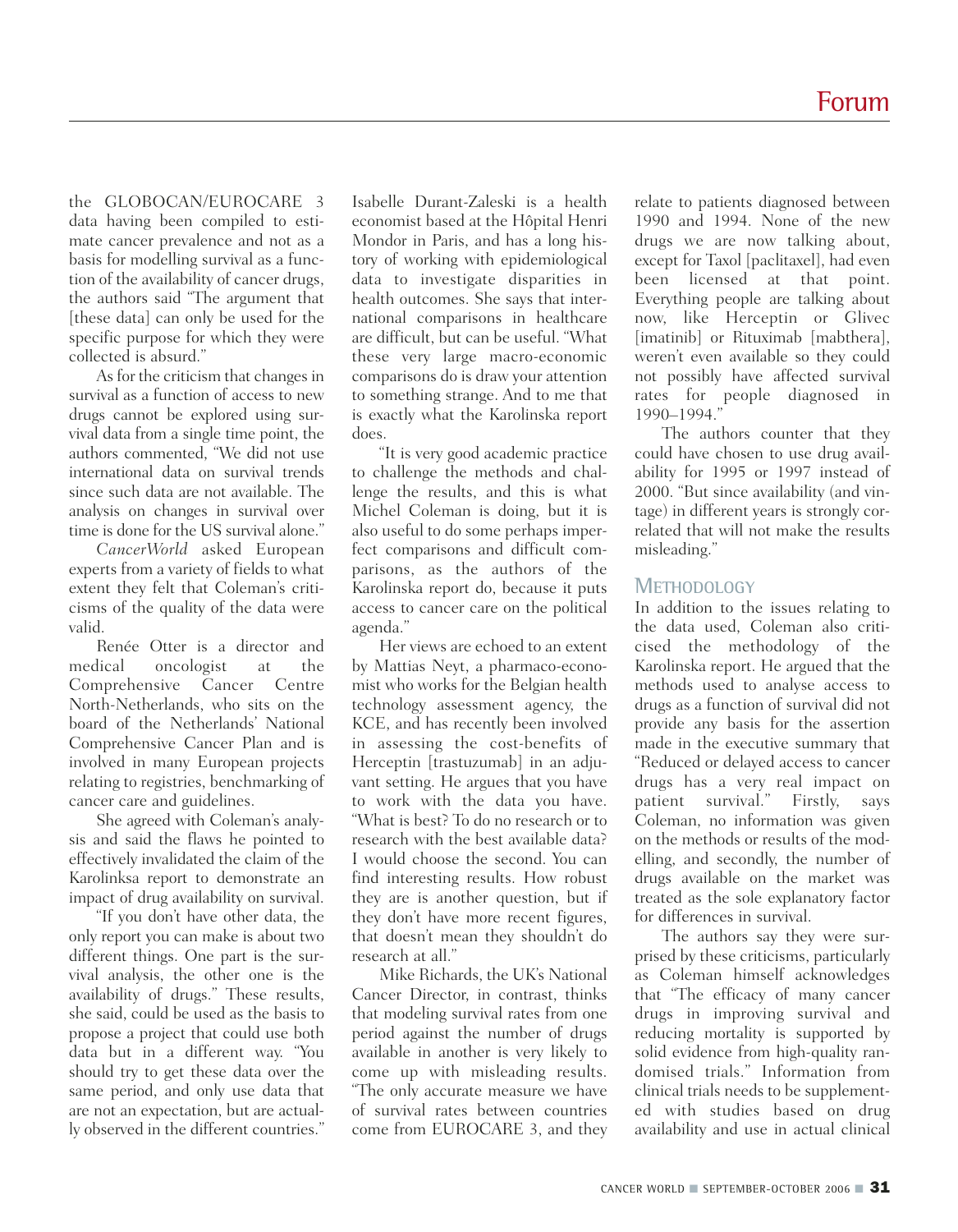# "How can our results be misleading if they support the results from clinical studies?"

practice, said the authors, particularly given the fact that of the 57 cancer drugs approved by the US Food and Drug Administration through the regular process since 1994, only 18 were approved on the basis of a survival endpoint, and in none of the 14 granted accelerated approval was a survival endpoint used (see *J Clin Oncol* 21:1404–11).

"Observational studies enable investigation of the impact of innovation in cancer management on costs as well as outcomes… How can our conclusions be misleading if they support the results from the clinical studies?"

While welcoming serious discussion and comments on the methods and data used for these sorts of observational studies, the authors argued that it would have been better if Coleman had read the original research papers before concluding that the models were all wrong. "A number of misunderstandings could have been avoided." The full paper to the similar study conducted by Lichtenberg in the US can be accessed at www.nber.org/papers/ w10328, and a revised version taking into account the European data will be posted there soon, say the authors.

They also point out that Coleman fails to provide any alternative explanation or interpretation of the results, and merely implies that the results obtained should not have been obtained.

On the question of the methodology, Zaleski said, "In my view the method is not appropriate for the causal relationship, but it is appropri-

ate to attract attention to discrepancies. It showed there might be a correlation, but establishing causal relationships between a treatment and an outcome – in this case new drugs and survival – is very difficult outside of randomised controlled trials."

She mentions, however, a similar piece of research carried out by the OECD health policy unit, which looked at the use of mammography and survival of breast cancer. "It is not quite the same exercise, but it is not very different. In the case of the OECD report, they identified the fact that, for example, France has 10 times as many mammographs as Canada, standardised by women over the age of 40, yet the survival in Canada from breast cancer is exactly the same as in France. So this means that for people who are interested in public health, you have to look more in-depth."

The Karolinska report, she says, "is a good attempt to have comparisons that would enable you to go further. It is very much what the OECD is doing, but it is more far-fetched in the case of the Karolinska report. The OECD is extremely prudent."

Zaleski suggests one possible explanation for the correlation found between survival and access to new drugs could be that the latter is a "surrogate marker" for something else. "Countries which have speedy access to new drugs may also have better coordination of care and better access to specialised oncologists. It also means access to research protocols, possibly access to multidisciplinary teams, or even access to other innovative or state-of-the-art cancer treatments." This, she stresses, can only be conjecture, which can only be validated by more detailed research, "which is what the Karolinska report and Michel Coleman's piece urge us to do."

Otter also questions whether the methodology used could ever demonstrate a causal relationship between new drugs and survival. "I don't think that in the way they have put their project together you can make any relationship – even if it was in the same time period. It sounds like the story I was told in my first course on epidemiology about there being an increasing number of births because we have an increasing number of storks."

The issue, she suggests, should be whether patients are getting the drugs recommended in evidencebased guidelines. "The drugs you give are dependent on the stage of the tumour. So in some countries you routinely give adjuvant chemotherapy, and in others you will rarely give adjuvant chemotherapy, because there are no stage I patients in these countries. They come too late to the doctor."

She also argues that the role of drugs in cancer management makes it unlikely that they are a big factor in explaining differences in survival. "Very good surgery and very good radiotherapy are more relevant for survival than drugs. The exceptions are all haematological diseases, children's cancer and testicular cancer. For all the others we know that the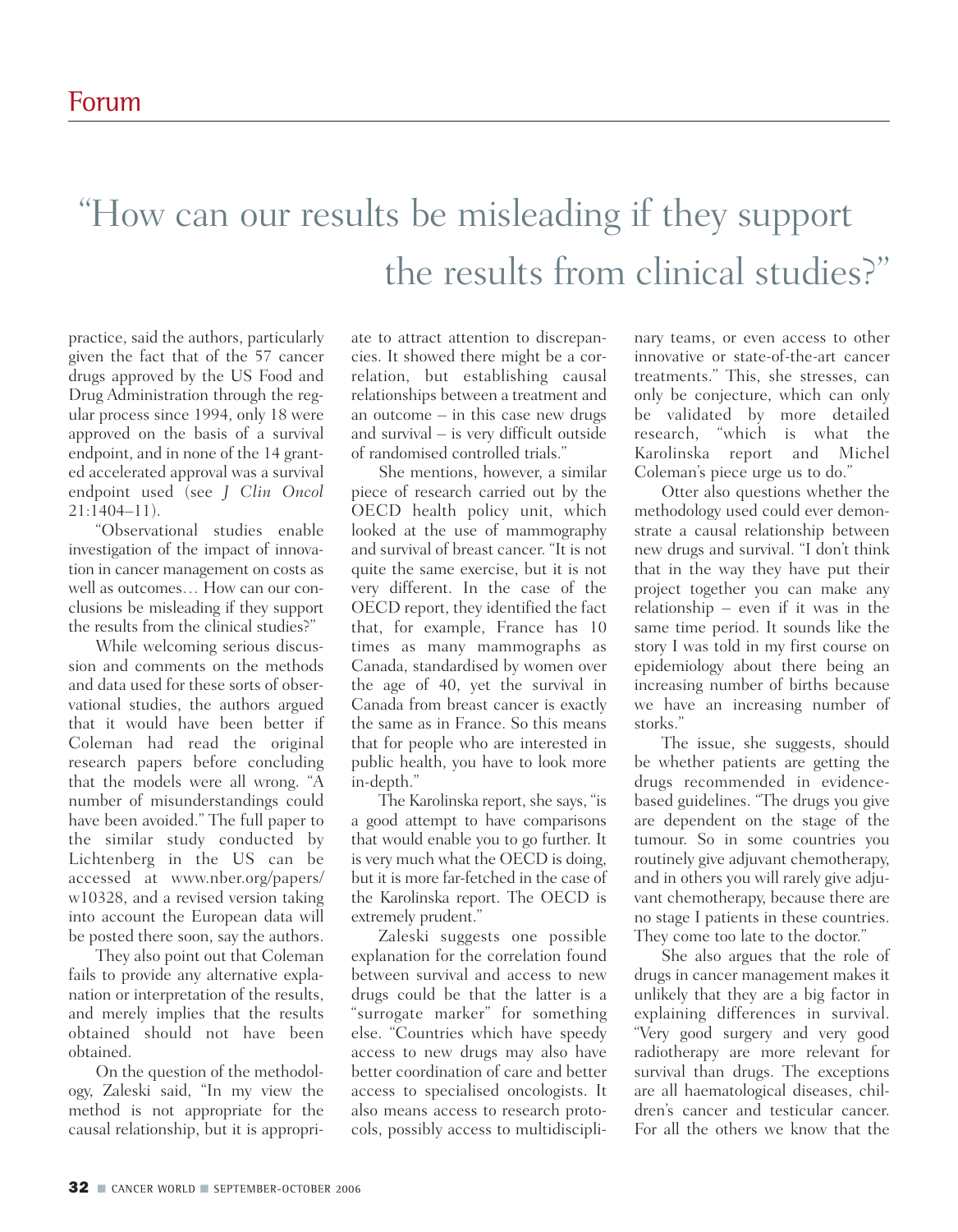additional drugs influence your survival chances less than surgery with or without radiotherapy. Drugs have more influence on survival in the palliative phase of the tumour than in the curative setting."

More fundamental still, says Otter, is getting the diagnosis right so you can plan the most appropriate treatment. "Everything starts with a very accurate diagnosis and staging. Then you need people who are very specialised for the surgery, people who are very specialised for the radiotherapy with access to state-of-the-art radiotherapy equipment. Third comes the medical oncology."

Back in 2000, Richards called in a team of international experts to look at exactly the same survival data as was used in the Karolinska report, with the brief that they were to establish whether the data that showed the UK bumping along the bottom of the European cancer survival league table were an actual reflection of reality, and if so, what could explain the poor results.

"The overwhelming view from that meeting was that we did have to accept the UK had worse survival rates than comparable Western countries. But we also found that the main reason for that was due to patients presenting with more advanced disease in the UK than in those other countries. What that tells me is that it matters as much what goes on before diagnosis as what goes on after diagnosis, if not more."

This finding was reached by looking at the patient data on stage of diagnosis that was available from a number of high-resolution studies that were included in EUROCARE-3. "But that's all the registry studies can tell us – they can't tell us more because they have insufficient data on treatment."

Richards speculates that drug expenditure may be a proxy for overall cancer expenditure.

## **FUTURE STUDIES**

As a policy maker whose job is to use the resources available in the most effective way to improve Britain's cancer services, Richards warmly welcomes studies that throw light on the relative contribution of different aspects of cancer care to the overall outcome. He says, however, that to be of practical value they need to look at a range of input variables. He points to the growing body of evidence that in certain cancers, such as colorectal cancer, the quality of surgery is decisive in reducing local recurrence rates, and is therefore likely to be important in explaining differential survival rates.

"You would need data on stage at presentation, then compare that with a whole load of different things like what treatments are actually being given, what training is being given, what is the quality of surgery and the radiotherapy."

He accepts that such studies are not easy, because it is difficult to get comparable measurements across countries. The best way, he suggests, would be to get countries that are prepared to do this well to work together.

"I think you need to engage with people from the individual countries who know what is going on and can advise as to what the data might mean and what is a realistic and reasonable comparison to make."

Zaleski points to a study recently carried out by Stanford University, which posed the question: Has the introduction of new technologies for heart treatment changed the outcome in heart attack? It also looked at how variations in the speed at which these new technologies were introduced into routine practice impacted on survival. "Heart attacks is a much easier topic, because people die quickly, so survival data are easy to get. They have been able to show correlations between the introduction of new technology, the use of health care, and survival. But that is a multicountry endeavour with a very large database and a lot of work to have comparable data."

It should in principle be feasible to apply a similar methodology to cancer, says Zaleski. "The idea there would probably be to look at one type of cancer and begin with a case study. This would have to be done with multicountry comparisons. You would need to have a large number of countries, because there are so many treatment variables. You want to have more countries than variables, and you need longitudinal data of good quality."

Longitudinal data are needed to track the treatments a single patient has throughout their cancer journey. Getting hold of this data, says Zaleski,

"It is very much what the OECD is doing, but it is more far-fetched in the case of the Karolinska report"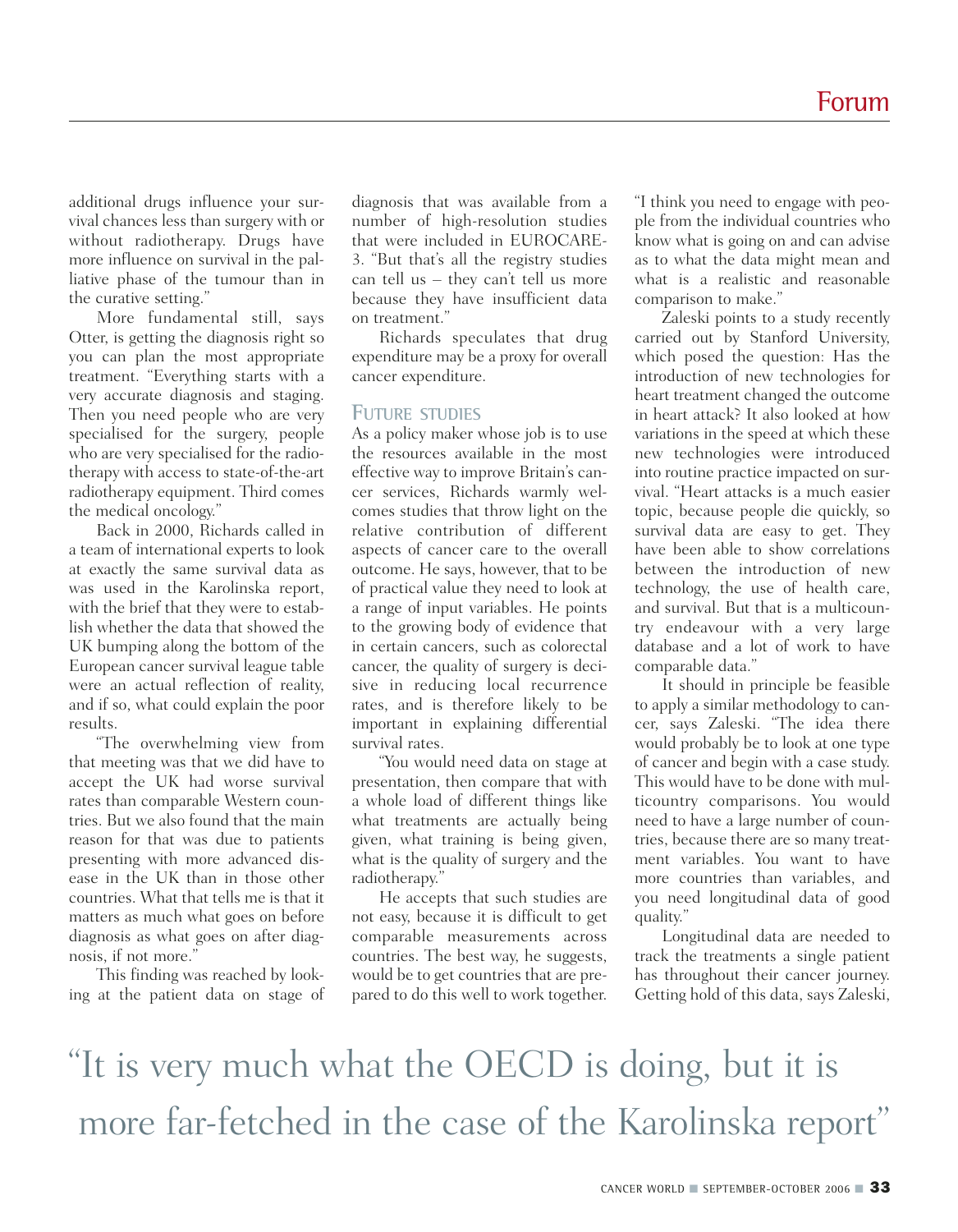Why the disparity? The EUROCARE results showed that in some countries cancer patients stand a better chance of survival than in others. The reasons will vary from cancer to cancer. In colorectal cancers, good quality surgery is known to be critical in avoiding recurrences. In breast cancer, expert surgery, radiotherapy and appropriate drugs all play a role. Catching the cancer early and getting the diagnostic work-up right are enormously important. Evidence showing the relative contribution made by each factor on survival rates would be very helpful for policy makers deciding where to concentrate their resources



Source: MP Coleman et al. EUROCARE-3 summary: cancer survival in Europe at the end of the 20th century. *Ann Oncol* 14 (Suppl 5):v137. Reprinted with permission from Oxford University Press

# "It would be worth looking in detail at what accounts for survival differences"